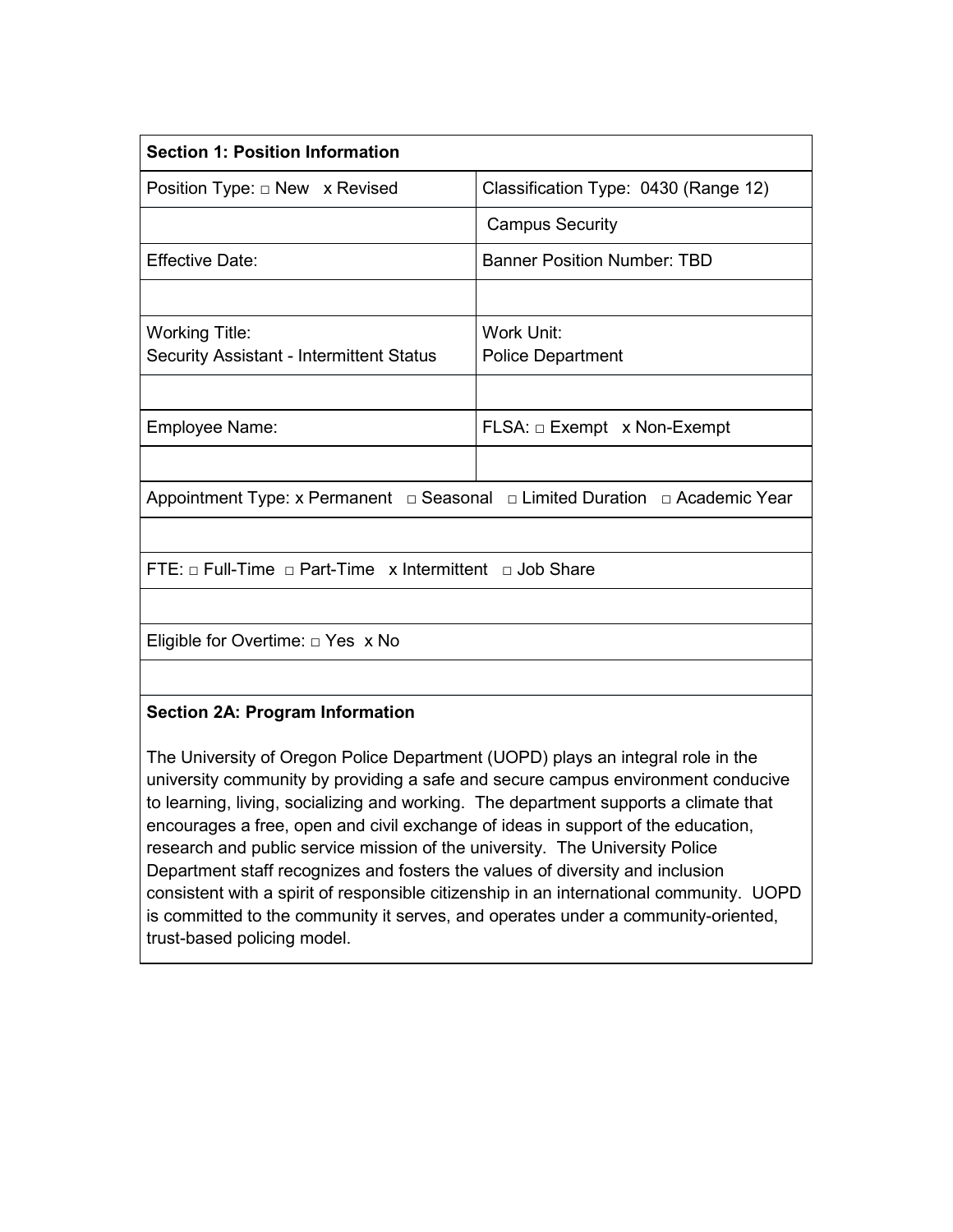#### **Section 2B: Position Information**

Reporting to the UOPD Community Service Officers and Associate Director of Security*,* this position provides a variety of entry-level safety and security services to the campus community in support of the department's various law enforcement and security strategies. Work includes, but is not limited to; locking and unlocking campus facilities; parking tasks/meter hooding; patrolling campus buildings and grounds; reporting criminal activity to campus law enforcement; engaging and providing assistance to the campus community and its visitors; identifying and reporting hazardous and/or unsafe conditions; observing and reporting of suspicious or unusual activities; maintaining safety and security logs; completing written reports; monitoring fire and security systems; providing safety escorts; aiding those in need of basic medical care; staffing fixed security posts; and other duties as assigned.

| $%$ of<br>Time | New/Revised               | <b>Major Duties</b>                                                                                                                                                                                                                                                                                               |  |  |
|----------------|---------------------------|-------------------------------------------------------------------------------------------------------------------------------------------------------------------------------------------------------------------------------------------------------------------------------------------------------------------|--|--|
| 30%            | $\sqcap$ New x<br>Revised | Conduct general security patrols of the campus to deter<br>criminal activity and behavior that diminishes the quality<br>of university life. Lock and unlock campus facilities on<br>schedule and/or upon authorized request. Observe and<br>report unusual circumstances to campus law<br>enforcement personnel. |  |  |
| 20%            | $\sqcap$ New x<br>Revised | Maintain physical security of the campus environment<br>and its facilities. Patrol all university buildings and<br>properties. Staff fixed security posts. Identify and report<br>hazardous and/or unsafe conditions to the appropriate<br>campus unit.                                                           |  |  |
| 10%            | $\sqcap$ New x<br>Revised | Engage and render assistance to the campus community<br>and its guests. Provide directions to campus facilities,<br>and supply information relative to scheduled events.<br>Provide safety escorts. Complete written reports. Hood<br>meters in support of parking requests.                                      |  |  |
| 10%            | $\sqcap$ New x<br>Revised | Monitor fire and security systems. Respond to alarms as<br>directed. Secure location until response personnel<br>advise as to further action and/or relieve on-site                                                                                                                                               |  |  |

## **Section 3: Description of Duties**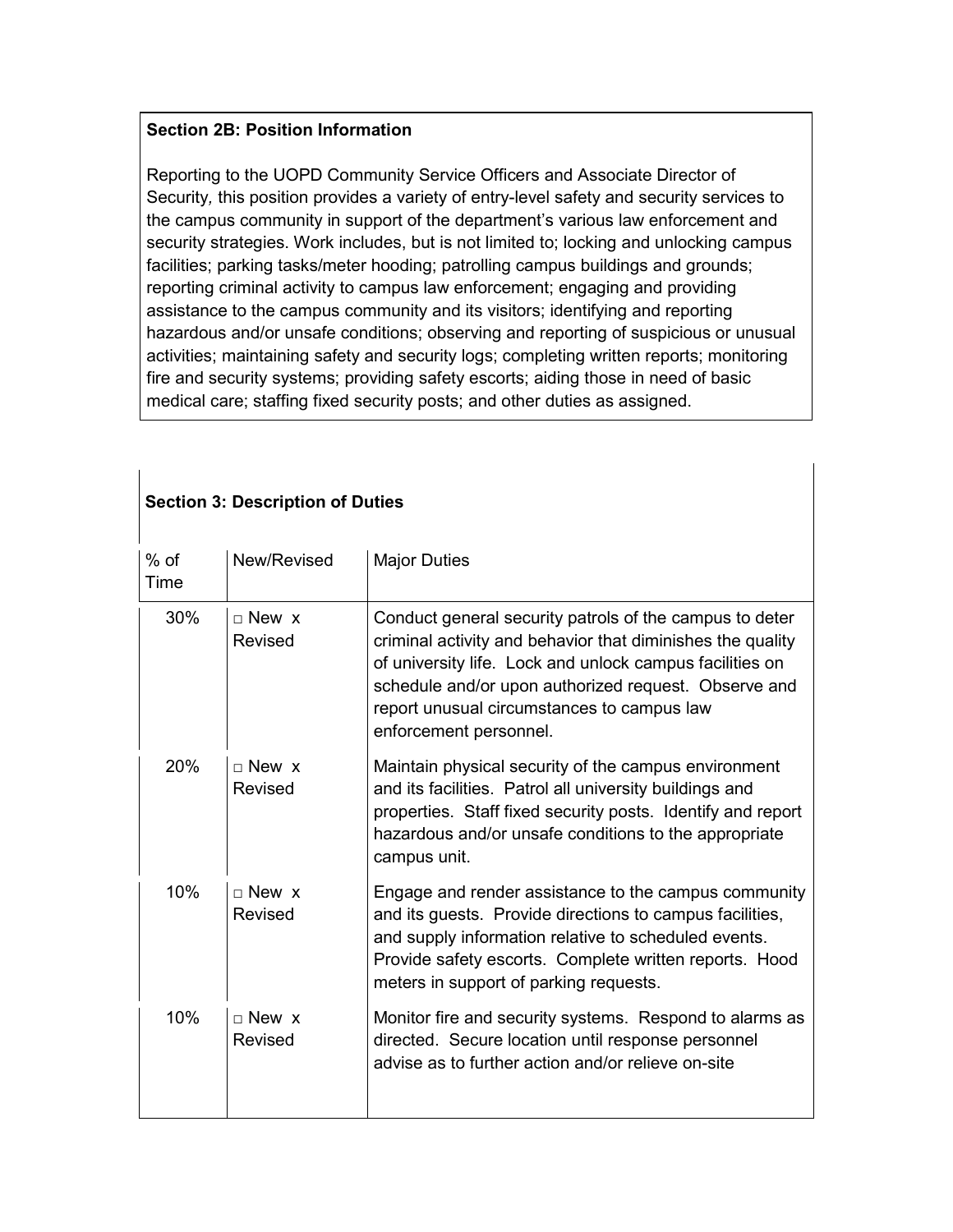|     |                              | personnel. Transport individuals as requested. Render<br>basic first aid in the event of medical emergencies.                                                                                                                                                       |
|-----|------------------------------|---------------------------------------------------------------------------------------------------------------------------------------------------------------------------------------------------------------------------------------------------------------------|
| 10% | $\sqcap$ New x<br>Revised    | Provide security coverage for special events as<br>assigned. Assist campus law enforcement and event<br>sponsors in maintaining a safe and secure venue.<br>Support event operations plans, and ensure that the<br>organizer's security expectations are met.       |
| 10% | $\sqcap$ New x<br>Revised    | Assist the Department of Parking and Transportation as<br>directed. Aid bicyclists, motorists and pedestrians.                                                                                                                                                      |
| 5%  | $\Box$ New $\chi$<br>Revised | Support university efforts during campus-wide<br>emergencies, disasters and large scale events.<br>Participate in all tactical preparedness drills, exercises<br>and training. Ensure familiarity with campus emergency<br>response plans. Maintain certifications. |
| 5%  | $\Box$ New $\chi$<br>Revised | Other duties as assigned.                                                                                                                                                                                                                                           |

# **Section 4: Working Conditions**

Subject to night, weekend and holiday duty. Days/hours of shifts will vary. Breaks may be interrupted depending on workload. Must be able to work outdoors, in all forms of inclement weather. Moderate physical activity, alternating between minimum physical activities to periods of moderate physical exertion. Frequent talking, listening, standing, and walking for extended periods of time. Occasional running, use of stairs, carrying/dragging incapacitated individuals, balancing, stooping, kneeling, crouching, reaching, pushing, pulling and lifting of 50 pounds or more. Must be able to handle stressful situations, work under pressure, and deal with angry, upset, distressed, or hostile people. React calmly and think rationally in emergency and life threatening situations. Communicate effectively both orally and in writing, and understand and carry out complex instructions.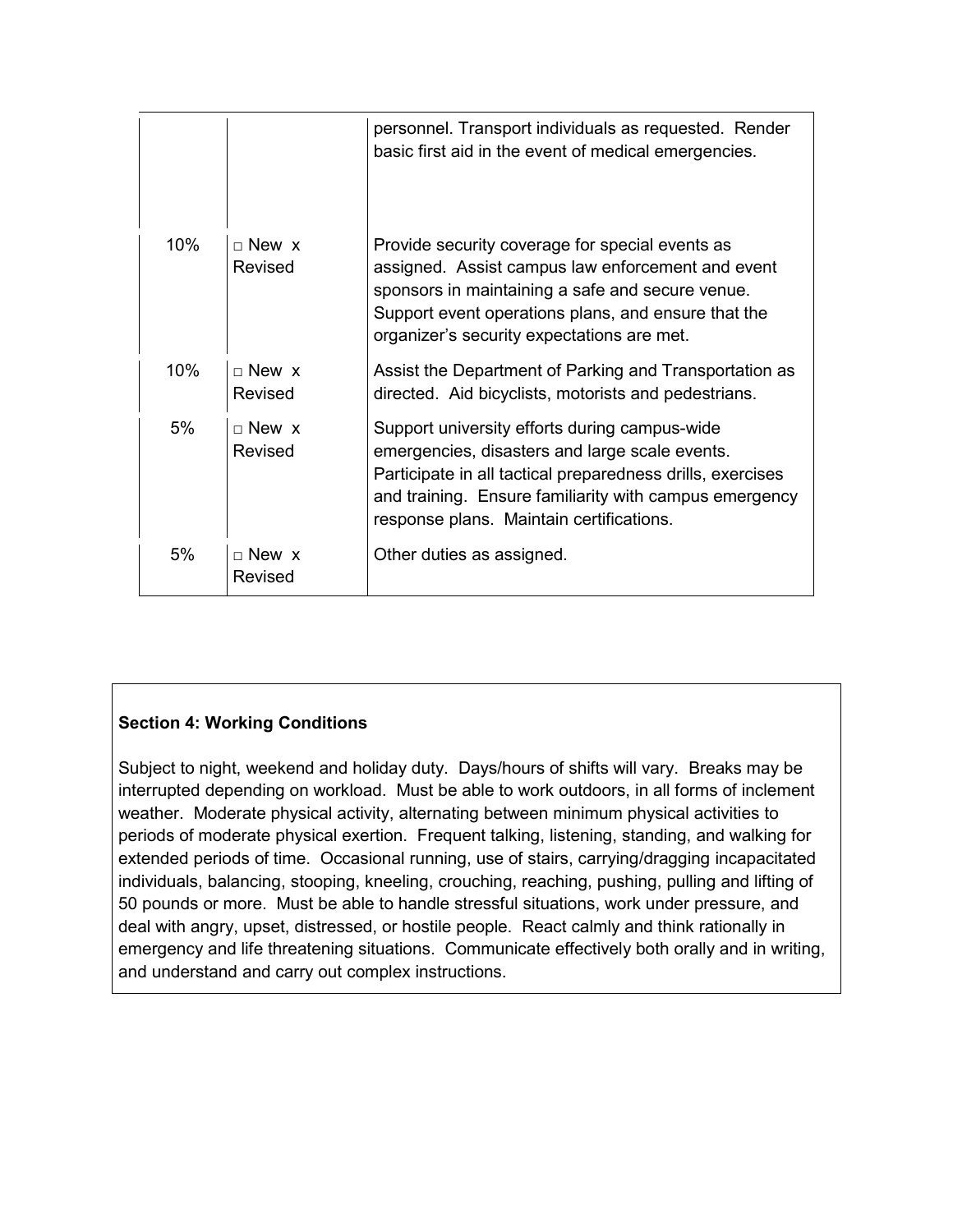## **Section 5: Guidelines**

Federal code and regulations, State statutes, City of Eugene municipal ordinances, University of Oregon rules and regulations (Oregon Administrative Rules), Department of Public Safety standards and policies.

Must be able to complete and possess basic First Aid, CPR and AED certifications.

Must have a valid driver's license.

#### **Section 6: Work Contacts**

| <b>Who Contacted</b>        | How       | Purpose | How Often? |
|-----------------------------|-----------|---------|------------|
|                             |           |         |            |
| <b>University Community</b> | In-Person | Service | Daily      |
| <b>General Public</b>       | In-Person | Service | Daily      |
| <b>Campus Operations</b>    | In-Person | Service | Daily      |

## **Section 7: Job-Related Decision-Making**

Decisions made daily that relate to the safety and security of the campus community.

Decisions could affect Security Assistant's own personal safety, the personal safety of the university community and the security of buildings and property on campus.

Position requires self-initiation based on guidance and training. Security Assistant will routinely exercise independent decision-making and judgment on a regular basis.

Immediate supervisor will provide the majority of instruction and guidance to the employee.

Oral and written instructions will be provided but it is important the employee be able to make independent decisions.

Security Assistant must be able to maintain confidentiality at all times.

Position accesses and provides access to secure university facilities.

During public encounters, must be cognizant at all times of proper, courteous and informative behavior while always considering officer safety issues. Use of diplomacy and tact are a requirement of the position.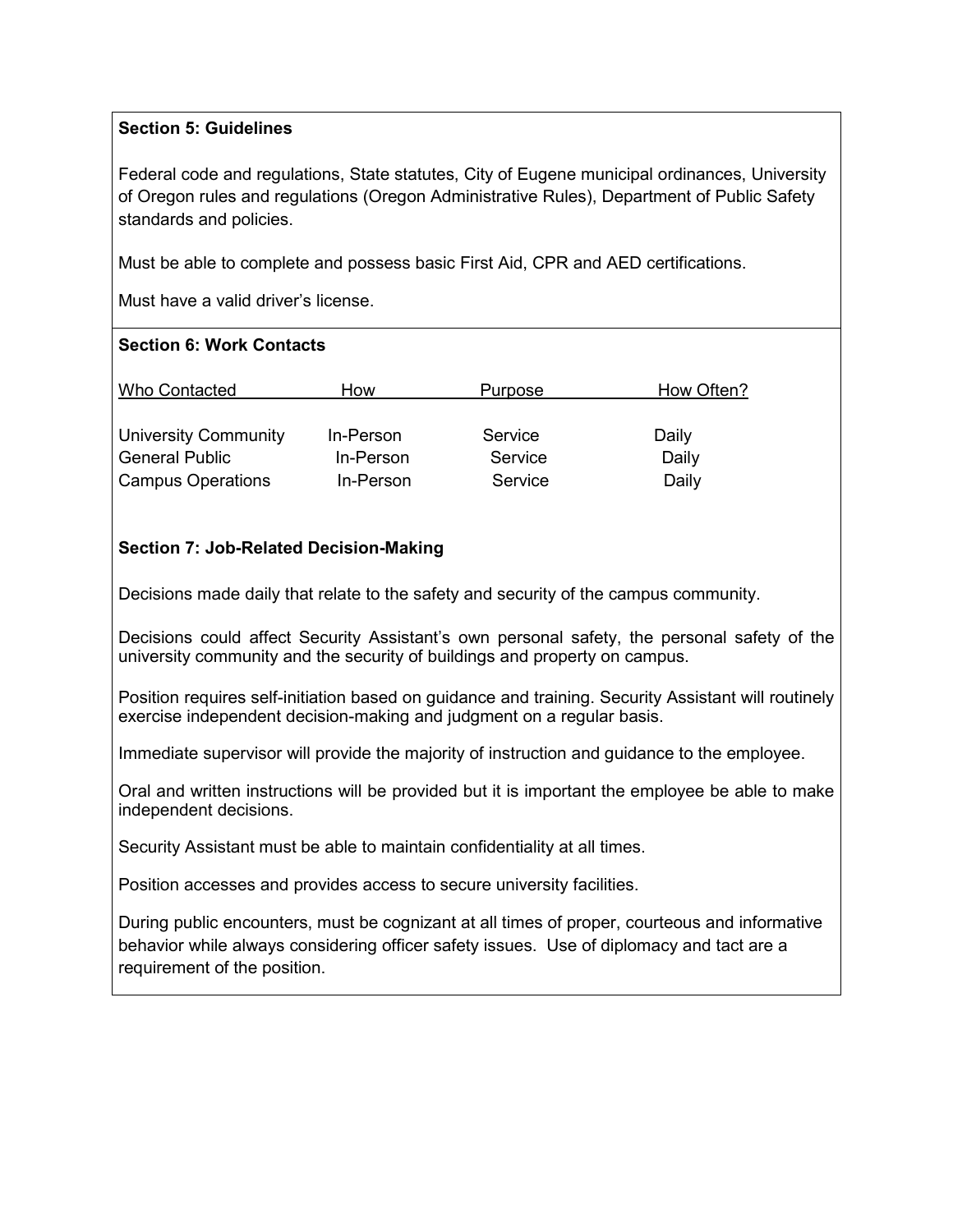# **Section 8: Review of Work**

Direct supervision provided by *CSOs;* however, members of senior leadership may also provide periodic guidance. In addition, *Police Officers* may direct *Security Assistants* to take certain actions to ensure campus safety or complete critical tasks in support of department operations.

Work reviewed daily to maintain standard as described in position description. Formal annual evaluations completed yearly to ensure consistency of performance and appropriate development as a law enforcement communications professional.

## **Section 9: Additional Job-Related Information**

Must be enrolled as a current Student at the University of Oregon

Ability to take quick, appropriate action in stressful circumstances, maintain composure in emergency situations and handle confidential information with discretion.

Ability to demonstrate excellent oral and written communication skills to include the capacity to maintain legible handwriting and to type accurately and efficiently using a standard computer keyboard. Candidates fluent in a second language highly regarded.

Ability to routinely conduct self in a mature, professional and respectful demeanor with equal regard for all contacts. Uses established policy and innovation in solving customer service and programmatic issues.

Ability to follow directions and university administrative policies, procedures and guidelines.

Ability to prioritize and multi-task effectively in a fast-paced, detail-oriented and time- sensitive environment.

Demonstrated integrity, ingenuity and inventiveness in the performance of assigned duties.

Ability to work effectively with persons from diverse socio-economic and racial backgrounds.

Ability to operate a vehicle in order to complete assigned duties and/or to support the operational needs of the department. Proof of insurability required to obtain permission to operate a university vehicle.

Must have the ability to prepare a standardized report; possess a current driver's license and UO driver certification card; and have or be able to pass basic First Aid/CPR/AED training.

Ability to successfully pass a full background assessment that includes:

• criminal history;